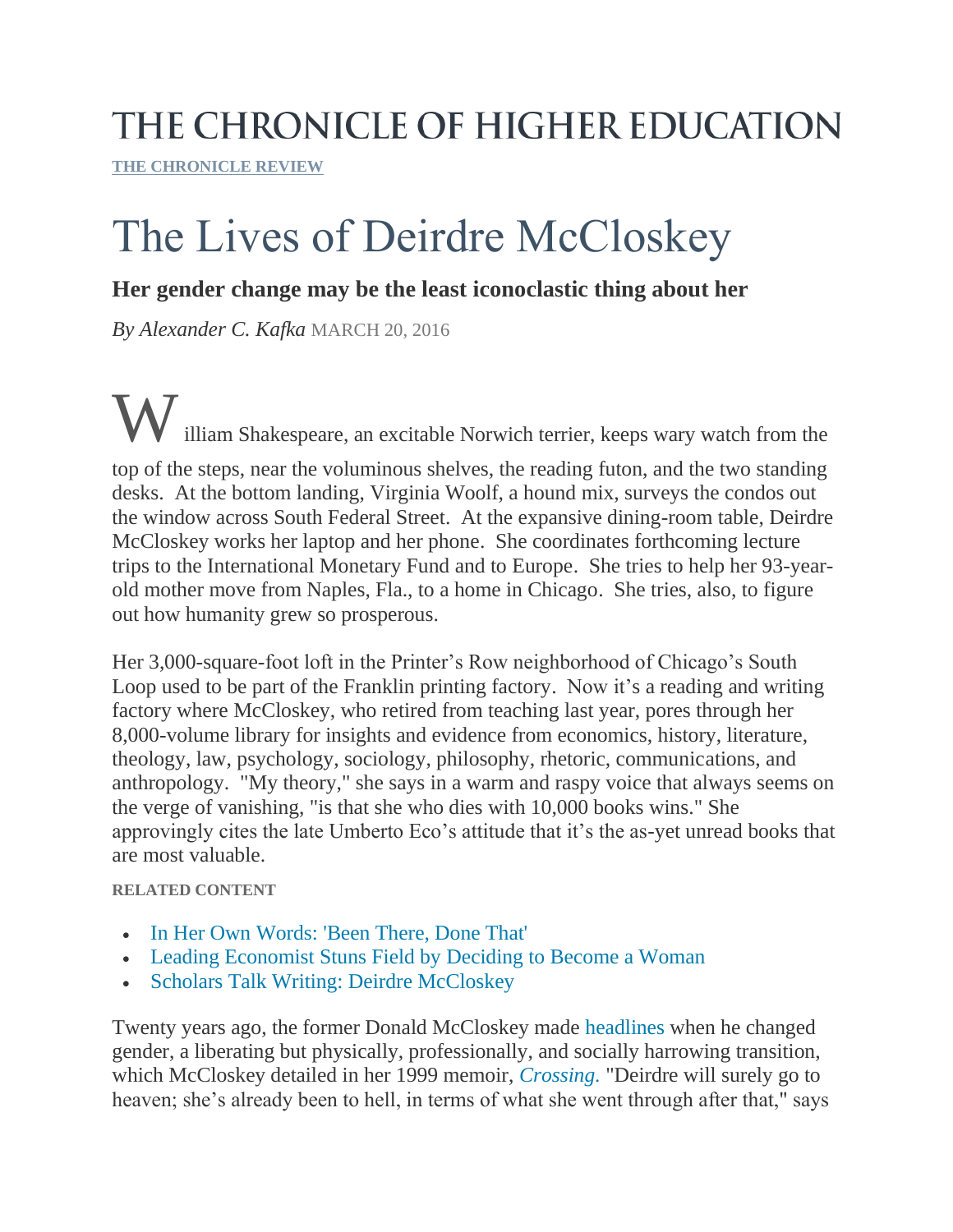the Nobel laureate Vernon Smith, of Chapman University, who has known McCloskey for 35 years.

As the University of Chicago Press plans to release next month the final volume of McCloskey's ambitious trilogy arguing that bourgeois values, rather than material circumstances, catalyzed the past several centuries' explosion in wealth, her gender change may be the least iconoclastic thing about her. A libertarian with tolerance for limited welfare interventions by government, an economist who critiques the way her colleagues apply statistics and mathematical models, a devout Christian who emphasizes charity and love but within free-market strictures, a learned humanist politically to the right of many of the scholars who inspire her, McCloskey is a school of one.

"Everybody regards her as a superb intellectual and somebody who has for many years disregarded disciplinary boundaries," says the economic historian Joel Mokyr, of Northwestern University.

## **"I've seen so many academic careers end not with a bang but with a whimper. I thought that would happen to me."**

In the company of Shakespeare and Woolf, McCloskey, at a half-dozen work areas lit by clusters of reading lights, completed the 1,700-page trilogy, which she calls an extended "essay." But she'll clearly never be done sharpening and revising its arguments. Only a few years ago, she thought it might go as long as six volumes. Research, for her, is an endurance sport with an ever-receding finish line. Add to that the press of time. She thinks her vision might be going. She's had both hips replaced. And she periodically inverts her 6-foot frame (she was co-captain of the football team at Cambridge's Buckingham Browne and Nichols) on a "Relax the Back" table, though she fears she'll have a stroke and be found by emergency personnel "hanging upside down like a bat." She's 73 and estimates she has a decade remaining of intense intellectual activity.

Still, it delights her to see the trilogy finished.

"I've seen so many academic careers end not with a bang but with a whimper. I thought that would happen to me," she says. "I am so glad that in my old age I have found a project that uses what talents I have."

McCloskey's singularity can be traced to her lifelong journeys across gender, politics, academic outlook, and religious viewpoint. She has shifted from male to female, from left to right, from narrow, math-centered economist to wide-ranging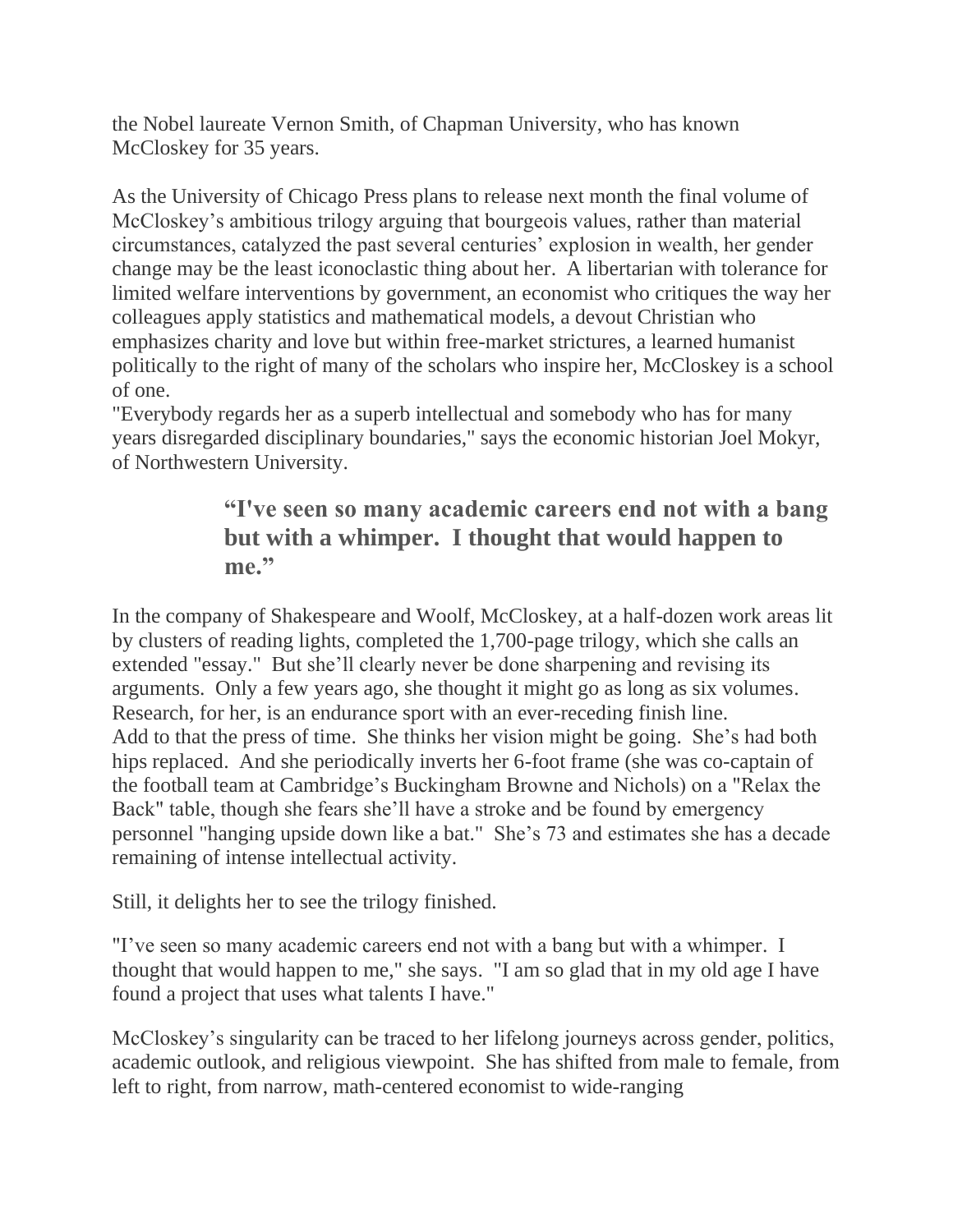interdisciplinarian, and from secular to progressive Episcopalian. Those four strands have intertwined and influenced one another. In the experience of a lesser and less determined mind, they might have added up to flakiness or hopeless confusion. But even McCloskey's critics tend to venerate two or three phases of her varied career, if not all of them, and the word "brilliant" comes up not infrequently.

McCloskey is wry about the changes. "I seem to be condemned to spending the second half of my career contradicting the first half," she tells a trio of graduate students in an informal seminar at her home one evening when the rest of the country is watching the Super Bowl.

It's a good line, but the truth is more complicated. Each stage was necessary to the next, built on the models and knowledge of the period before, but improved as she confronted her disillusionment when those models proved fallible or at least insufficient to explain the complex world around her. The shifts, some reflected over the course of her 17 books, weren't fickle changes of mind but a pentimento layering of experience. "I think that's true of all our lives," she says, "don't you?"

The "Joan Baez socialism," as she puts it, was in reaction to the Vietnam War. McCloskey recalls blocking then-Secretary of Defense Robert McNamara's car during a student protest as he tried to get to a Harvard speaking engagement. She enjoys astonishing her Marxist friends by quoting more lefty folk songs than they can. Because Keynesianism was the oxygen Harvard econ grad students breathed when McCloskey studied with her beloved mentor there, Alexander Gerschenkron, she once believed that government had a substantial role to play in stimulating the economy. But the free market was doctrine at Milton Friedman's University of Chicago, where McCloskey taught for 12 years after grad school. There she pursued esteemed studies of how early England's property law influenced its economy, of how people interact in markets, and of the misleading nature of statistical correlation — the last boiling down to the argument that just because something can be statistically tracked doesn't mean it matters and, conversely, that many things that matter don't lend themselves to tidy statistical tracking.

Though tenured in both economics and history and just a few years away from a full professorship, she left the University of Chicago in 1980 because among the couple dozen faculty members in the econ department there, she says, "there are the barons and the help," the barons being Nobel winners and their protégés, the help being those carrying heavy teaching loads and administrative tasks. "I could see that they were putting me in the help category," she says.

She sought intellectual and professional sanctuary at Iowa, under the influence of the literary critic Wayne Booth, known for his study of narrative as rhetoric. Inspired by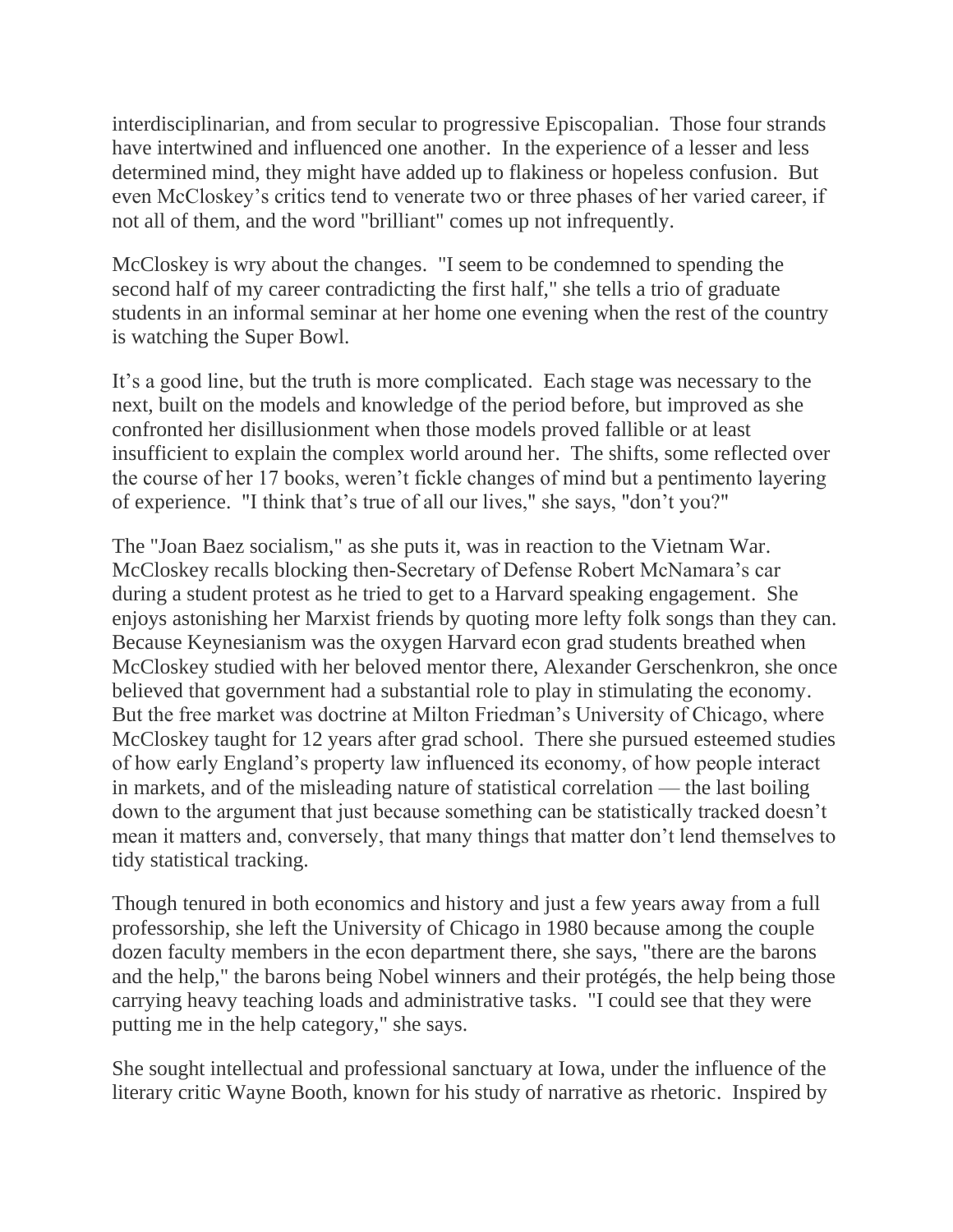works like Booth's *Modern Dogma and the Rhetoric of Assent* and writings by the British philosopher Stephen Toulmin on argument, McCloskey recognized that the systematic, mathematical structures of modern economics, even when they took the form of graphs and formulas, were a form of metaphorical persuasion, not scientific proof. More broadly, the move to Iowa, where she would teach for the next 19 years, sparked in her a general humanistic awakening. She was almost 40 and thought to herself, "I've got to have more of an intellectual life." She learned Greek and Latin and delved into the *Times Literary Supplement,* reading as many titles as she could from among books discussed there.

Stanley Fish recruited her in 2000 from Iowa to the University of Illinois at Chicago, where she taught for the next 15 years. "She is a person of uncommonly broad learning who was continually rethinking old questions and posing new ones," says Fish, now a distinguished visiting professor at Yeshiva University's Cardozo School of Law. At UIC, McCloskey applied her interdisciplinary fervor to the big economic question of prosperity and plunged into her bourgeoisie project.

The gender change and the religious awakening have been integral to that. She became during that transitional time, by her own reckoning and by many who know her, more compassionate and less doctrinaire. Untangling the correlations among femininity, piety, and a gentler bourgeois economic Theory of Everything, however, is harder. McCloskey doesn't know what sparked what — it all evolved quickly *en masse.*

"Certainly my Christianity has something to do with my gender change," she says. Donald had been liberal and raised as a boy in a home "with a toleration of queers," but "becoming one in the sight of the world gave me a broader sympathy and clarity."

Religion helped focus McCloskey, in an interestingly gendered way, on *The Bourgeois Virtues* — the trilogy's first volume, in 2006. She defines and categorizes "the Christian and Feminine virtues" of love, faith, and hope, "the pagan and masculine virtues" of courage and temperance, and "the androgynous virtues" of prudence and justice, and then systematizes and applies them to the life of commerce. For instance, she writes that the first bourgeois virtue is "the Prudence to buy low and sell high. I admit it. There. But it is also the prudence to trade rather than to invade, to calculate the consequences, to pursue the good with competence." Then there's "Temperance to save and accumulate, of course" — but also "to educate oneself in business and in life, to listen to the customer humbly, to resist the temptations to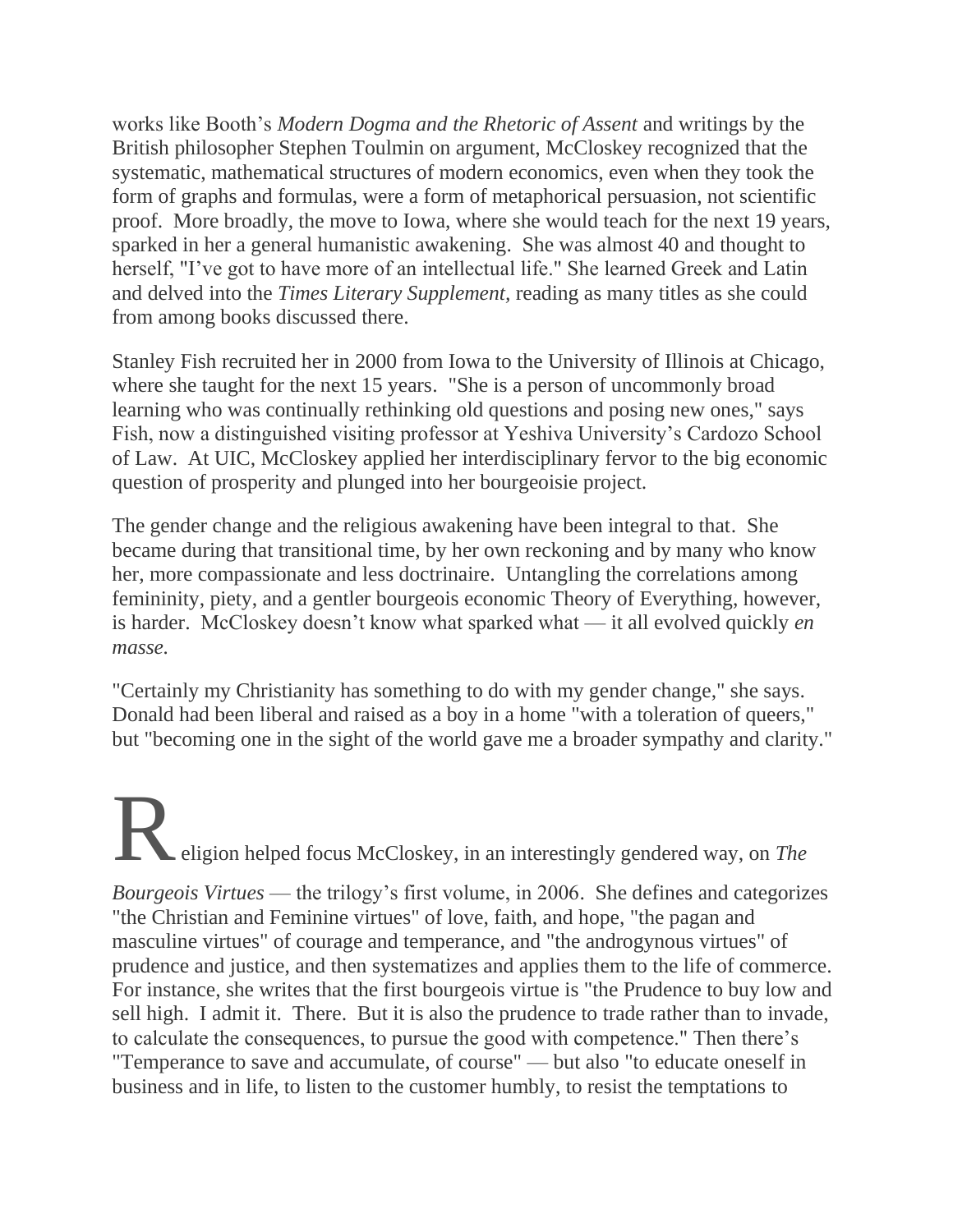cheat, to ask quietly whether there might be a compromise here." Love is "to take care of one's own, yes," but also one's employees, partners, colleagues, customers, and fellow citizens.

"Consider," she writes, "the bourgeois virtues contrasted with the earlier alternatives. The aristocratic virtues elevate an I. The Christian/peasant virtues elevate a Thou. The priestly virtues elevate an It. The bourgeois virtues speak instead of We, negotiating between I and Thou with reference to It, as civilized people must."

In *Bourgeois Dignity* (2010), she gets into the ideological bouts at the heart of her argument, contending that the upsurge of wealth over the past 250 years or so cannot be explained by institutions, materials, capital accumulation, thrift, infrastructure, geography, trade, genetics, slavery, war, inheritance, science, wealth distribution, or any other traditional explanation, single or combined. Many of those factors may have contributed to the mushrooming of mankind's prosperity by a factor of at least 10 and as much as 30 in rich countries — the Great Enrichment, she calls it. They may even have been necessary to it. But, she writes, they were not sufficient. The catalyst, McCloskey says, was a new admiration for bourgeois values that became established in 16th- and 17th-century Northwestern Continental Europe, particularly among the Dutch, before influencing 18th-century England, 19th-century America and France, and then the rest of the world.

The third, new volume, *Bourgeois Equality,* traces how ideas that arose from a newfound liberty and dignity among commoners gelled into a "revaluation" called liberalism that invigorated ordinary people to become innovators and entrepreneurs, and increased regard for and acceptance of them in society at large.

McCloskey's bold emphasis on ideas over material causes — unsurprising, given the compass of her argument and the scores of daunting thinkers past and present she wrangles with — garners mixed reactions.

"People are very divided," says Gregory Clark of the University of California at Davis, an economic historian who studies social mobility. He extols her early studies of medieval agricultural institutions, the Industrial Revolution, and the decline of the British economy in the 19th and early 20th centuries. "What was nice about these papers is that the ideas were often simple but very adroitly brought to data and using basic economic principles in ways other people hadn't thought of." Clark admires McCloskey's "chutzpah" in making so many intellectual transitions but thinks the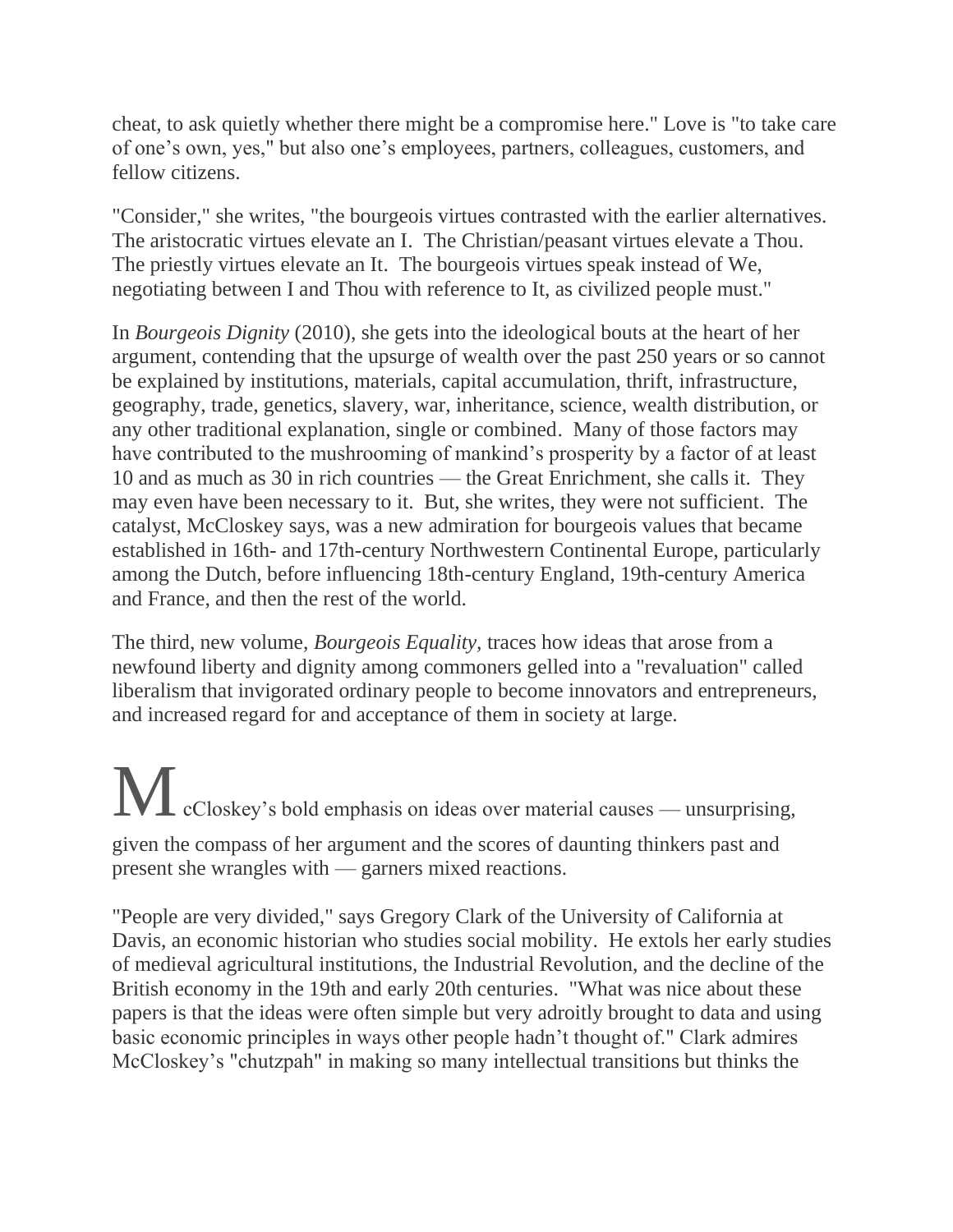bourgeois trilogy has been "her least successful endeavor," marred by messy cultural arguments without "nice empirical counterparts" that can be tested.

## **McCloskey 'has lived her life literally and figuratively in a search for truth ... based on the idea of radical individual autonomy.'**

Chapman's Vernon Smith disagrees. "I find her argument very persuasive," he says. "Economic historians are pretty well agreed that there was a spectacular takeoff in growth in Northern Europe around the middle of the 18th century, and I think property rights were necessary but not sufficient for that. Something else was going on, and I think her whole idea of the change in attitude is a great hypothesis." Smith, whose Nobel-winning laboratory experiments demonstrated that people don't act in purely self-interested ways, says McCloskey's trilogy offers a historical and ideological context for that observation, and is part of the field's long struggle to escape from maximum-utility-based theories.

John Nye, a specialist at George Mason University in British and French economic history, is largely in accord with McCloskey's metacritique and methodology, though he thinks that at key economic junctures in history, ideas matter more "at the margins" than as a central driving force. A nation's rhetoric and its policies are often very different, he points out: Look at the Philippines, which favors the free market in theory but is relatively hamstrung with antimarket regulations. McCloskey's "main thesis is plausible but insufficiently supported," he says. "Deirdre in her youth would have worked harder to make the case ironclad."

In the third volume, McCloskey goes after Thomas Piketty's and similar handwringing over inequality, saying it emphasizes the relative inequality of the poor rather than their absolute welfare. As long as there's a pie, no matter its size or quality, you'll always be able to worry over how to slice it, she says, and that is a futile distraction from innovation and entrepreneurship.

But Robert Solow, an emeritus professor at the Massachusetts Institute of Technology who won a Nobel in 1987 for a neoclassical model of economic growth, shares neither McCloskey's dismissive attitude toward questions of inequality nor her optimism about the market's potential to mitigate it. "If you look at history as a wrestling match between greed and charitable conscience," he says, "greed on the whole seems to be winning." He doesn't deny that societal affluence has increased over all and in some places a lot. But, he asks, "Do you want to live in a society in which there are these enormous extremes of income and wealth?" He thinks those extremes pose a threat to democracy, but beyond that simply make life morally and aesthetically worse.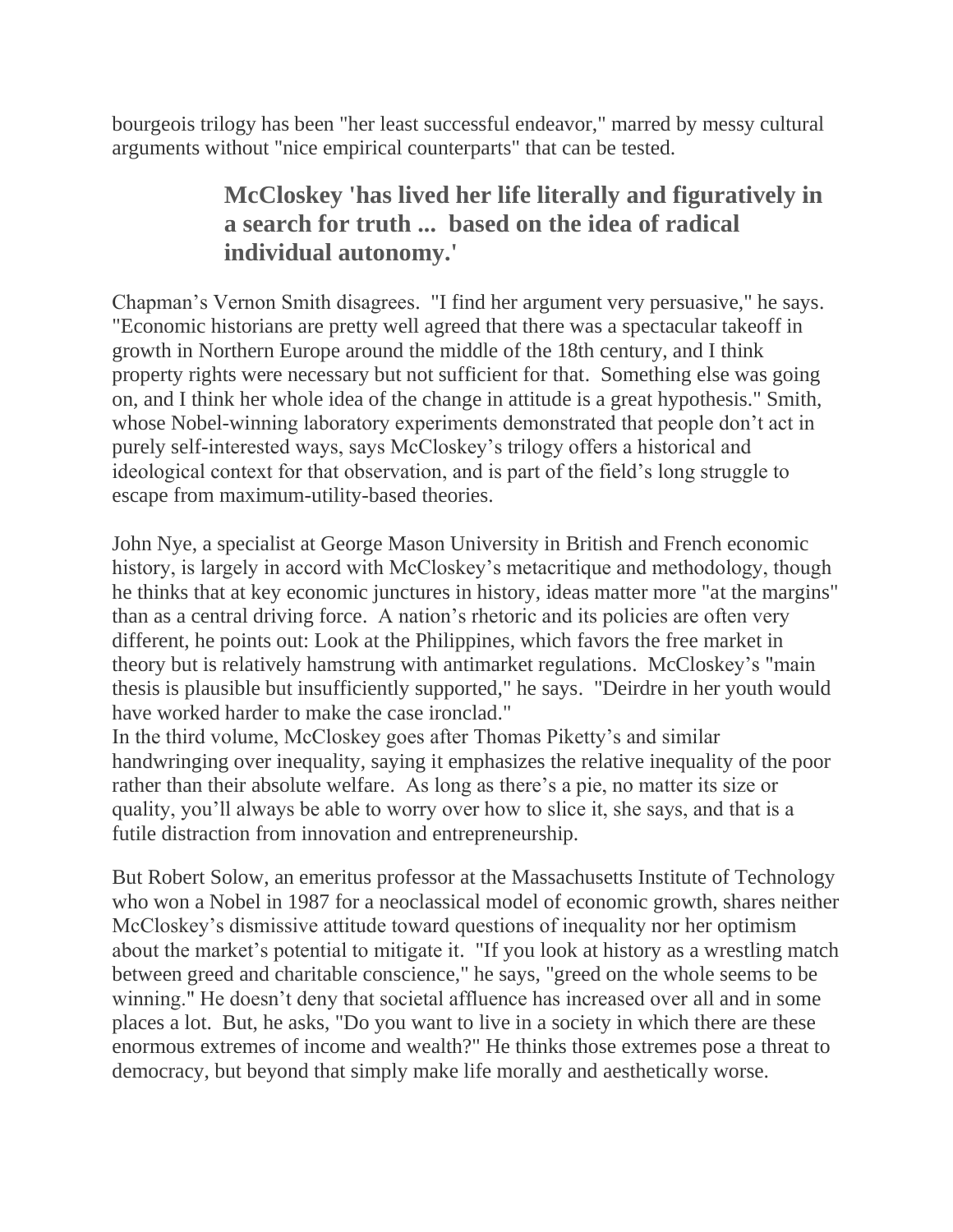Straying far from her Harvard Keynesianism of yesteryear, McCloskey now finds government market interventions patronizing and oblivious to unforeseen consequences. She ridicules "the idea that you can make an economy expand by just spending more. If that were true, the Industrial Revolution would have happened in Mesopotamia four millennia ago."

She also dismisses the pessimism of Robert Gordon, the Northwestern University economist who, in his recent, much-discussed book, *The Rise and Fall of American Growth,* sees technological growth as having slowed, leaving a precarious or wannabe middle class in danger of spiraling down the drain of a service economy of poorly paid Walmart greeters and Starbucks baristas. McCloskey, in contrast, bets that the 37 percent of the world population in China and India whose incomes are rapidly growing will lead to "a gigantic increase in the number of scientists, designers, writers, musicians, engineers, entrepreneurs, and ordinary businesspeople devising betterments that spill over to the now rich countries allegedly lacking in dynamism." Similarly, she banks on innovation to overcome current environmental and health problems.

But just when you have her pegged as the ultimate libertarian poster girl, McCloskey endorses steep inheritance taxes and government subsidies for education and for maternity and child care. And in line with her religious views, she advocates charitable giving.

In addition to the trilogy's content, some readers buck at its size and baroque style.

"The heft, the air and the title of this book all promise a big thesis," wrote Jim Holt in his *[New York Times](http://www.nytimes.com/2006/07/30/books/review/30holt.html?_r=1)* review of the first volume. "But what the devil could that thesis be?" He feels baffled and bludgeoned by McCloskey's "luxurious orgy of quotations, epigrams, pop-cultural and poetic allusions, charts, lists, etymologies, asseverations, innuendoes, zingers and brickbats." Coming closer to the truth than he might have realized, Holt complains, "She has read the library, and won't let you forget it."

Others, however, find a vast whimsical curiosity-cabinet beauty to the trilogy surprising, enthusiastic insights by a careful but adventurous thinker reacting to a century-spanning intellectual grab bag. A poem by the Puritan settler Anne Bradstreet. Tenets of Confucius or the Hebrew prophet Amos. The literary historian John Loftis. The scientist and author Jared Diamond. Anything and everything from those many yards of bookshelves is grist for McCloskey's insatiable mill.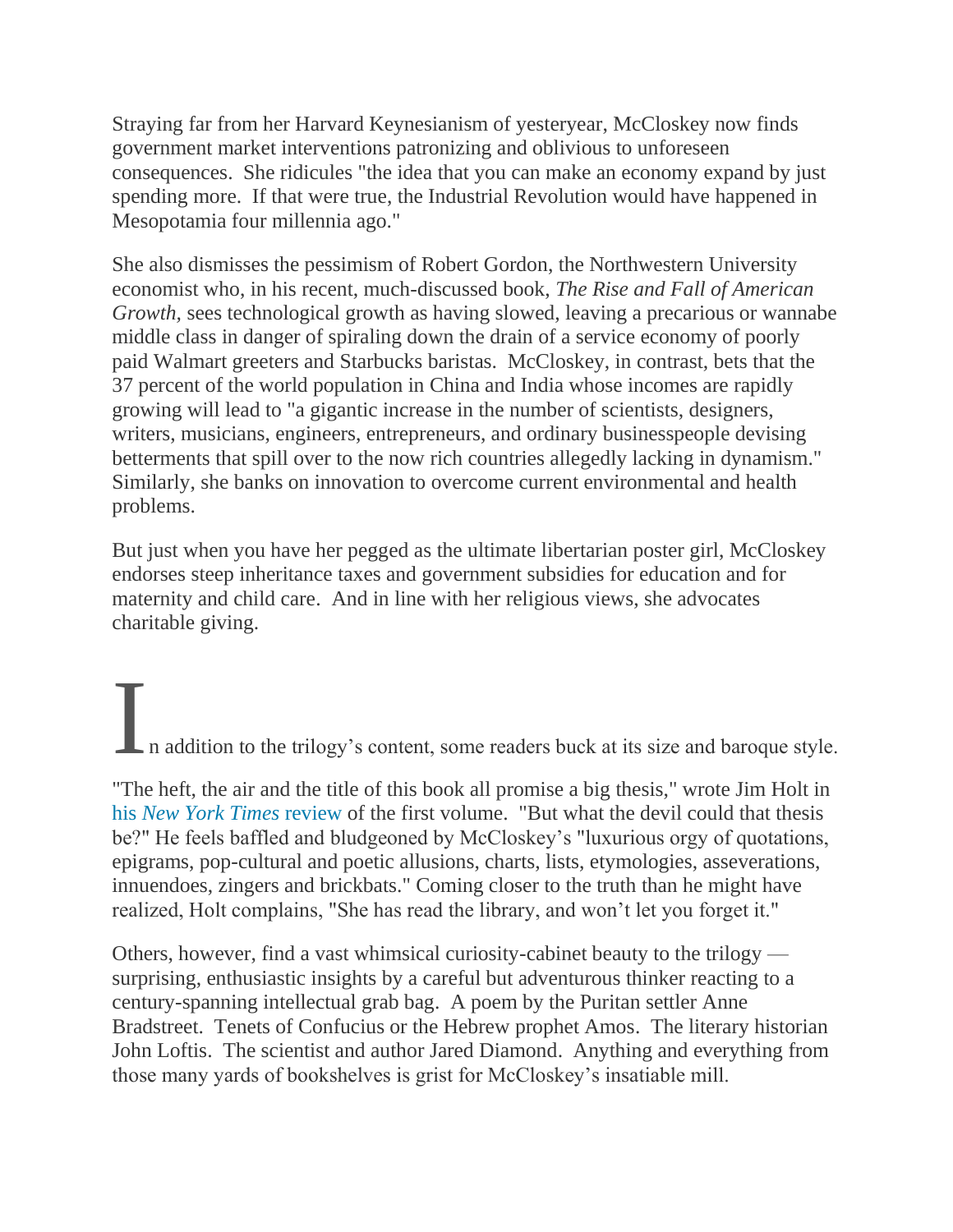

Kevin J. Miyazaki, Redux, for The Chronicle Review

George Mason's Peter Boettke, reviewing *Bourgeois Dignity* in 2011, calls it "a breathtaking intellectual tour." The best way to understand her work, he says, is "as the book Adam Smith would have written had he combined *The Theory of Moral Sentiments* and *The Wealth of Nations* into one book."

Regarding the trilogy's length, McCloskey begs your pardon but says she is attempting to counter a couple centuries of bourgeoisie bashing from every direction by the "clerisy," a term she borrows from Coleridge and employs to mean "opinion makers and opinion takers, all the reading town."

"The prosecution in the past two centuries has written out the indictment of the developing free and bourgeois and business-respecting civilization in many thousands of eloquent volumes," she writes before listing some of those authors — "Baudelaire, Marx, Engels … Veblen, Ortega y Gasset, Sinclair Lewis, T.S. Eliot … Terry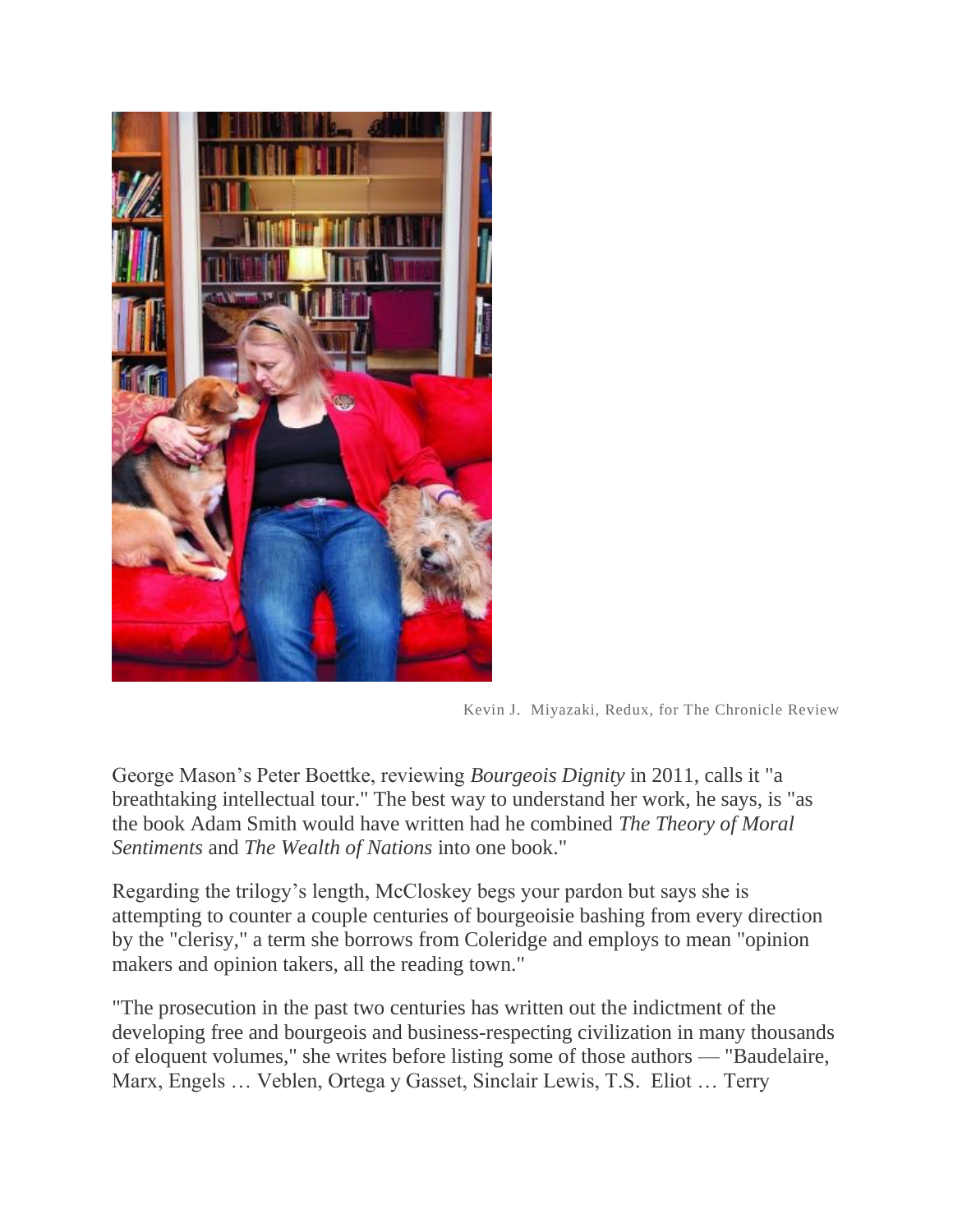Eagleton, Alain Badiou, Slavoj Zizek …" and so on for the better part of a page. And now allow her to speak for the defense.

That valiant defense, alas, may be lost on much of academe, at least on academic economists, who are, says MIT's Solow, generally hunkered down in their conceptual silos. "They don't really welcome that kind of breadth," he says. "They want to stick to what is methodologically familiar and make the kinds of inferences they're used to making."

But it is being heard loud and clear by a broader libertarian audience, many of whom see McCloskey as a towering figure in the movement. She "has lived her life literally and figuratively in a search for truth and understanding and human experience based on the idea of radical individual autonomy," says Nick Gillespie, editor of Reason.com. He says she "has forced economists to reckon not just with their subjects' humanity but with their own humanities" and the limits of the discipline's emphasis on mathematics and precision. McCloskey's "ability to shift from humanities to economics," he says, "is probably as stunning and as mind-blowing as any transformation she has done with her own body."

"She's in any given year one of the top 10 or 15 candidates that I'm sure the Nobel Prize committee is considering," says Walter Block, a prominent libertarian economist at Loyola University New Orleans. But two things might thwart that. Nobel committees like hedgehogs more than foxes and she's both, and they might not savor her love of the market.

From the battles of ideas, family, writ large and small, has always been a shelter

for McCloskey, but sometimes a turbulent shelter.

It was from her dad, Robert McCloskey, the popular Supreme Court historian at Harvard, that she learned to respect academic life, and to think she was capable of succeeding in it. But she got her work habits and her argumentative skills from her mother, Helen, a gifted opera singer who gave up her career prospects for family but later became a serious poet.

The couple argued about everything, although Robert famously persuaded Helen to stop for cigarettes on the drive to the hospital where he died of a heart attack at age 53. It was an unhappy marriage, and growing up an introverted stutterer (the stutter afflicts her still, but far less), McCloskey felt a lot of tension in the house.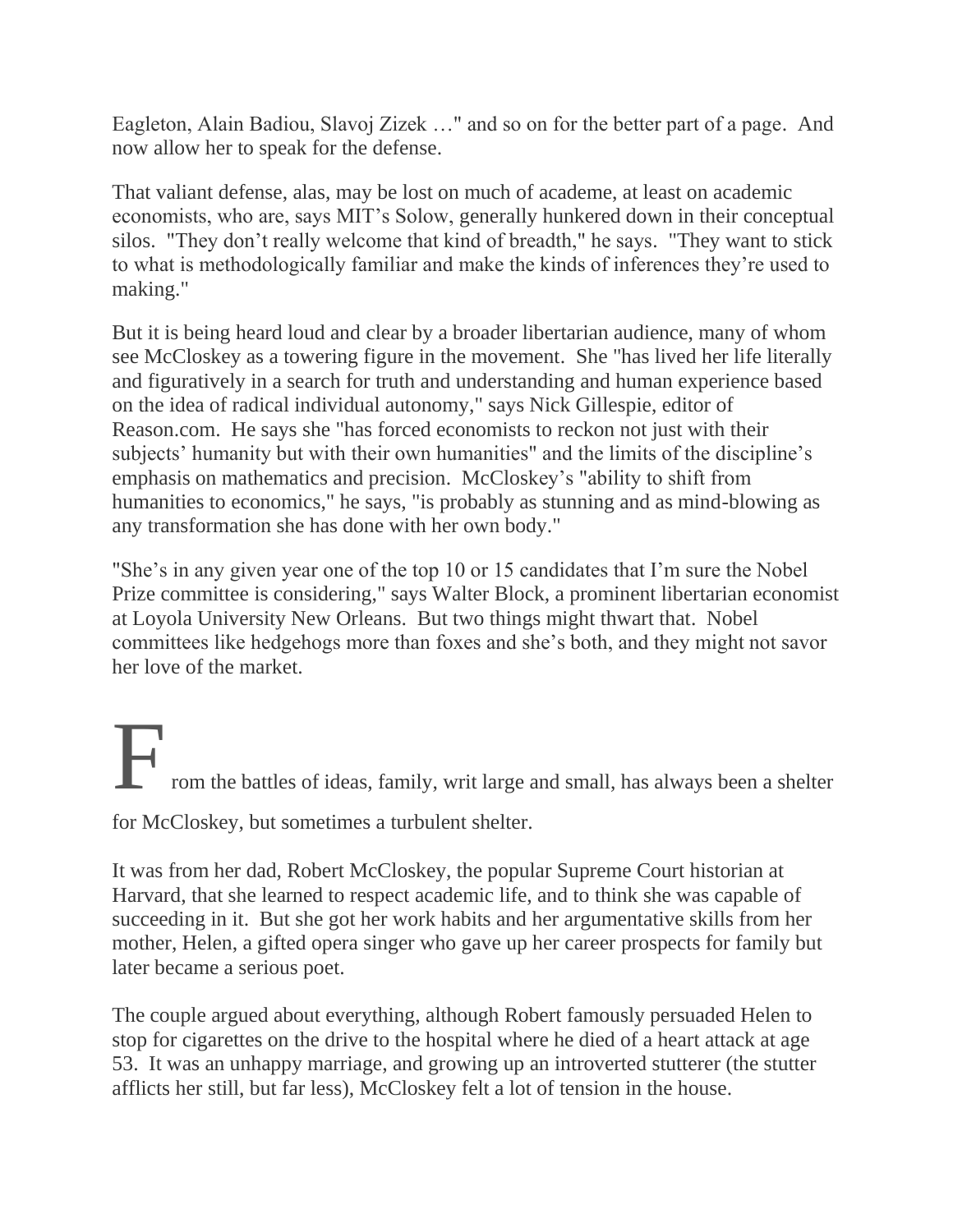She wasn't able to leave that tension behind. *Crossing* details how McCloskey's sister, Laura, a psychologist, had her involuntarily committed twice during the gender transition. In the years since, they've mended fences and are now very close. But other wounds endure.

"My marriage family has turned against me completely," McCloskey says of her exwife, a nursing professor, and their two now grown children. "They won't talk to me. … It's been really terrible, it's like being stabbed. I have three grandchildren I've never seen."

Other relationships help fill that void. Her scholarly contacts form an extended global network. When they come to Chicago, she enjoys hosting them at her apartment and wining and dining them at the nearby Cliff Dwellers Club, with a 22nd-floor penthouse view of Lake Michigan.

And at her Sunday-evening seminars, since her retirement, she keeps the pedagogical embers glowing. Graduate students find solace in being able to openly discuss libertarian principles away from the suspicion, if not the scorn, they say is sometimes engendered by that topic in their department hallways. "Overcome the fear of failure," she advises them, "of contempt, of bad opinion." Over soup and bread served by McCloskey, and scones and Chinese New Year dumplings brought by the students, they discuss *The Bourgeois Virtues.* They bemoan certification and licensing madness, antimarket barriers to professional entry. They talk about the death penalty and about balancing the costs of crime with those of crime prevention. McCloskey challenges them with a squint — push harder, dig deeper — then rewards an insight with a lean back, a tilt of the head, and a smile that telegraphs, Now you're on to something.

Then there are McCloskey's fellow congregants, from academics to bankers to homeless people, at Grace Place Episcopal Church of Chicago. In the airy, openbeamed sanctuary across South Dearborn Street from McCloskey's apartment, on a frigid Sunday in February, the Rev. Ethan Jewett reads from Luke. The passage describes Jesus rebuking an "unclean spirit" that afflicts a boy who has convulsions and foams at the mouth. He heals the child and returns him to his father.

After the service is a friendly coffee hour, then lunch at a neighborhood joint called Hackneys, around the corner from where McCloskey parks her used canary-yellow Smart car with a bumper sticker advocating "Separation of Economy and State." Over pizza she recalls seeking spiritual comfort during the most trying times of her transition in Iowa City. The Catholics were a bit frosty. The Unitarians were sweet, but she didn't get much intellectual stimulation from their discussion of *Heather Has Two Mommies.* The Episcopalians were just right.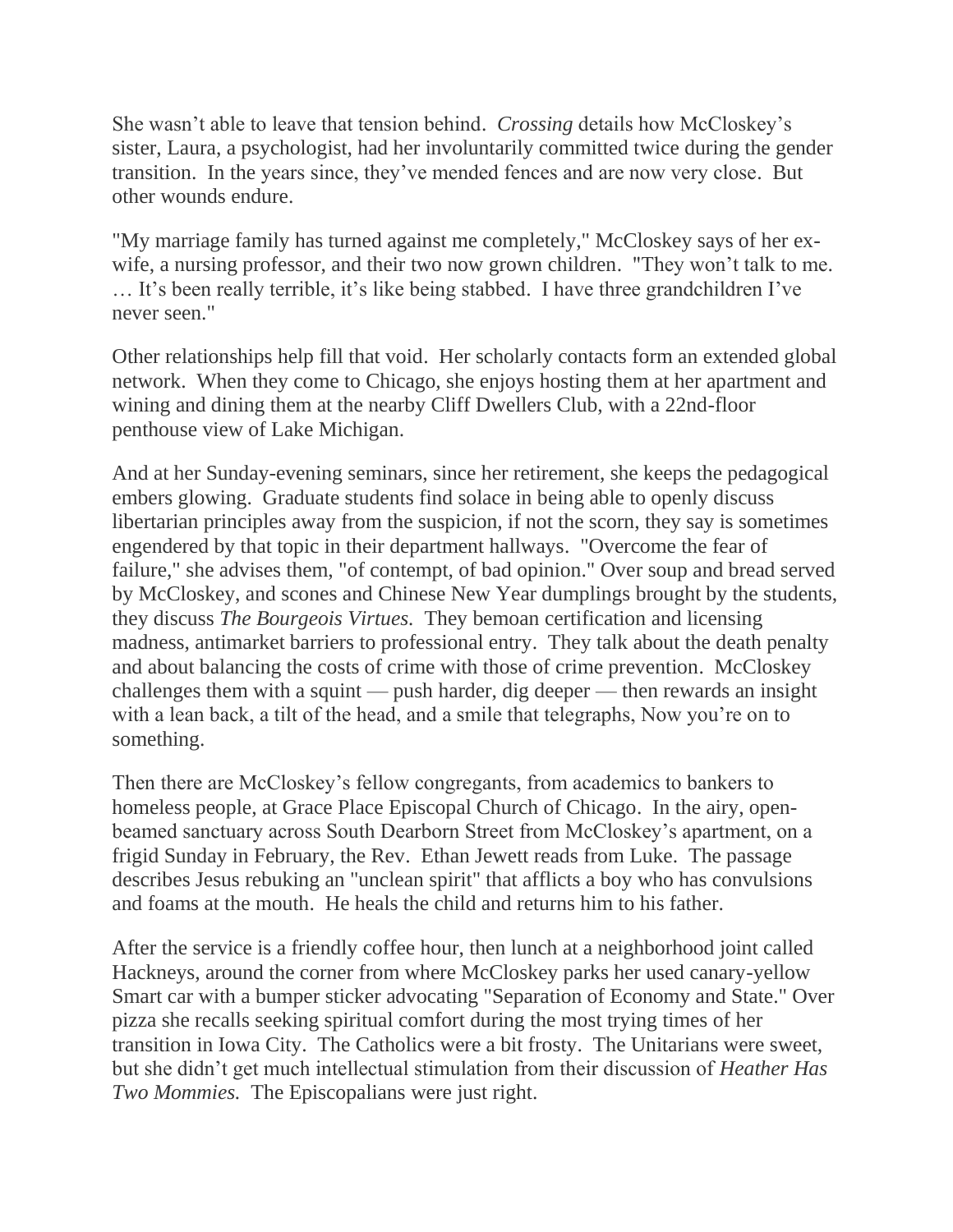The Episcopal Church, she has written, "suits me. The image is right — 'suits.' It feels like a comfortable set of clothes, the great poetic tradition from the Book of Common Prayer to T.S. Eliot, the middle way between a harsh Calvinism and an authoritarian Catholicism, the implanting of the church in the community and the corresponding mission of helping the poor."

For McCloskey, it's a mission with her singular libertarian twist. Across the street from her building, a homeless man named John sells issues of *StreetWise.* She pays him \$20 monthly not to push the newspapers on her. John has held up his end of the deal and, she says, "I'm thinking of giving him a raise."

I n *Crossing*, McCloskey described her dread of being "read" as a man in a dress. She dreads it no longer. First of all, it doesn't happen much — only in the Castro District of San Francisco, she says, where the radar is acute. Most of the time, she's just a woman — a tall woman with a striking and generous laugh, but a woman. And if she is "read," she doesn't care. She's comfortable — after so many surgeries, tribulations, and epiphanies — in her own skin.

More-intimate relationships, the kind she speculated about in her memoir those two decades ago, seem unlikely, she says now. It's not so much a trans thing, she explains. As she discusses with her church women's group, successful older women of expectations and means often have trouble finding a partner. She ventured into online dating, and it was a fiasco. One guy spent the whole evening talking about his deceased wife and his job, then looked crestfallen when McCloskey didn't invite him up to her place. Another wouldn't shut up about horse races.

No matter, she says. She had a very successful 30-year marriage to the love of her life.

She concentrates instead on her work. She wants to remind people that although she has ventured into the humanities, she's still a badass nuts-and-bolts economist. She plans a third edition of the microeconomics textbook *The Applied Theory of Price* and wants to revisit medieval peasant property law*.* And she's drafting a book called "God in Mammon: Economic Sermons," to show that being a good Christian can be consistent with a free-market economic life. "Christian Libertarianism," "Work in the World," "Feed the Poor," and "What Would Jesus Spend" are among chapters in progress.